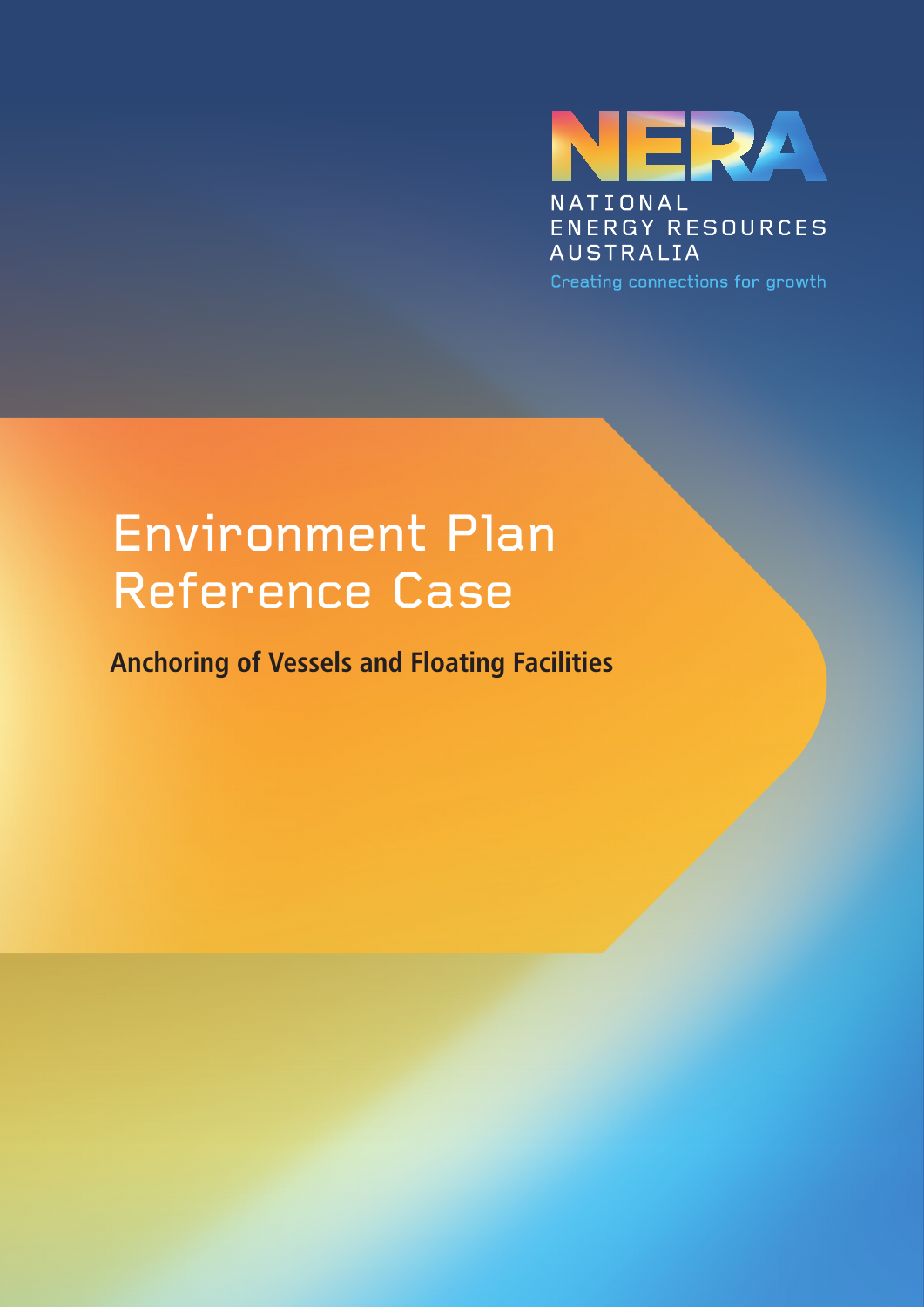Registered office: Australian Resources Research Centre Level 3, 26 Dick Perry Avenue Kensington WA 6151 ABN 24 609 540 285

**T:** 1300 589 310

**E:** contact@nera.org.au

**W:** www.nera.org.au

**W** @NERAnetwork

 $\ln$  NERA – National Energy Resources Australia



**Australian Government** 

Department of Industry, Innovation and Science

**Industry<br>Growth<br>Centres**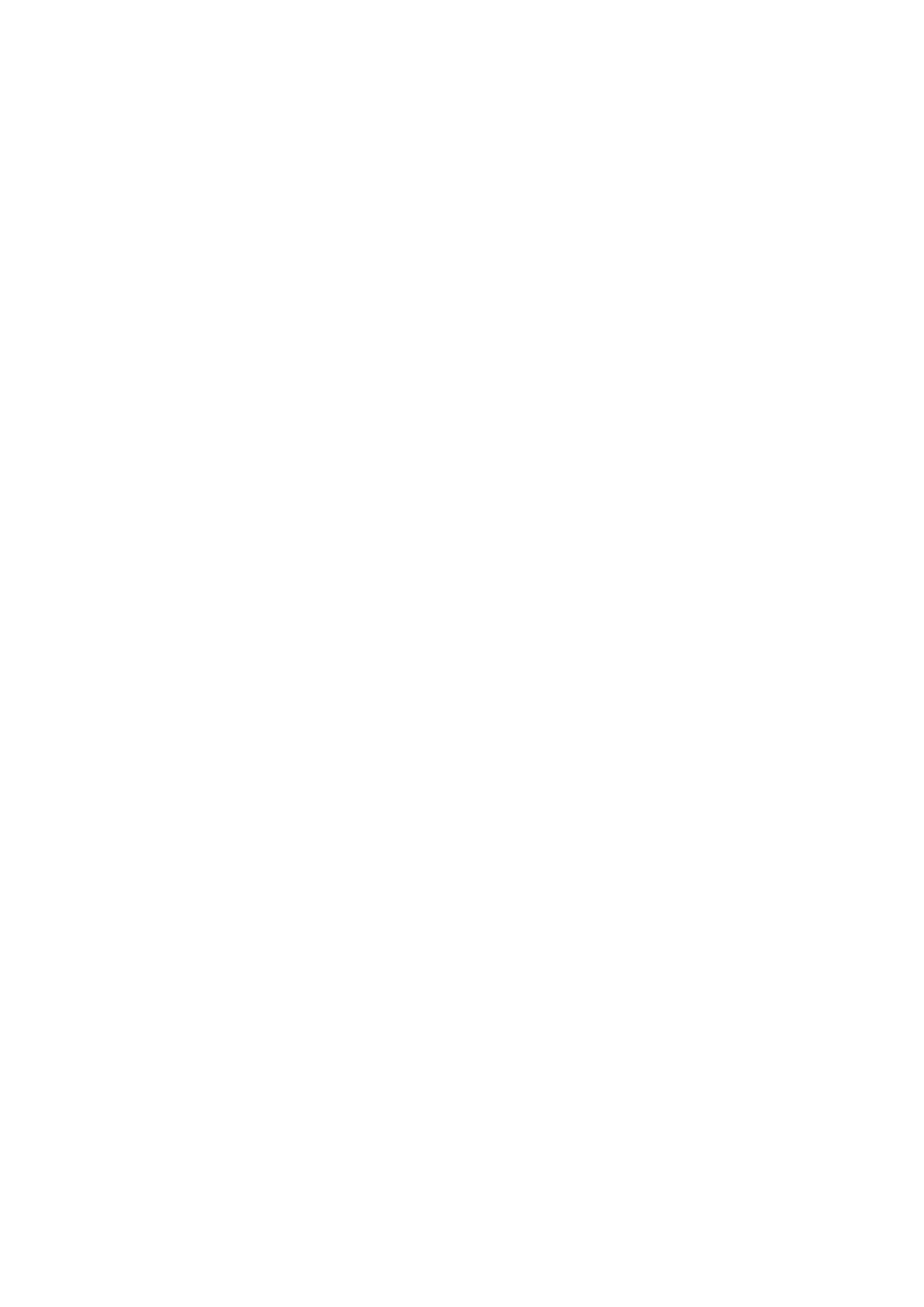• Anchoring activities conducted within 3km of known sensitive benthic habitats (e.g. areas containing critical or sensitive flora and fauna such as coral reefs, seagrass meadows, etc.);

If the activity or the environmental assessment identifies that one or more of these scope exclusions may apply, additional assessment of impacts and risks should be performed, and additional control measures evaluated.

While the scope exclusions describe the circumstances where this reference case cannot be directly used, information and references contained in this reference case may be useful in an activity's EP.

## **The Activity**

A range of offshore petroleum activities are undertaken using vessels and floating facilities. These vessels or facilities may undertake a variety of tasks however most often their primary role is as the platform for an activity, or the transportation of goods and personnel to and from offshore facilities. To conduct operations safely, vessels and facilities used in the oil and gas industry may be required to be anchored to the seabed while activities are undertaken.

Anchoring systems used in the oil and gas industry vary in their footprint depending on the size of the vessel, and the equipment or facility to be secured to the seabed. These may range from a single anchor weight and chain, to multidirectional spreads of multiple anchors. Accordingly, the total disturbance area will vary, as will the geographical extent of the anchoring activity. This reference covers anchoring activities within the following parameters:

- 0.1–0.4 m<sup>2</sup> per anchor/suction pile used for a MODU;
- • Disturbance from anchor chains (up to 3800m in length) ranging from a few hundred metres squared to several thousand metres squared:
- 1000 m<sup>2</sup> per clump weight used for equipment (e.g. BOPs etc.);
- • Approximately 100 m linear distance for drag embedment anchors.

Accordingly, a vessel anchored within water depths greater than 70m with a single anchor could result in a total disturbance area of up to 1300 m<sup>2</sup>, whereas a semi-submersible MODU with an 8 to 12-point anchoring system could disturb up to 13,000 m<sup>2</sup>, allowing for anchor footprint and disturbance from anchor chains.

**Usage instruction:**  Titleholders wishing to utilise this reference case are advised to ensure that the anchoring activities they plan to undertake fall within the activity limitations stipulated above.

## **Environmental Setting**

This reference case applies to the disturbance of soft-sediments because of anchoring activities occurring as part of a petroleum activity within the Commonwealth Marine Area. The scope inclusions and exclusions specified above have been deliberately crafted to include parts of the receiving environment were laying of anchors is preferred for operational and environmental reasons i.e. in soft-substrates. Hence the description of environment provided in the EP should confirm that anchoring on hard-substrates, corals and reef systems, and benthic primary producer habitats is not anticipated. For activities occurring within environments excluded from the scope of this reference case, additional consideration will need to be given to the nature and scale of impacts of seabed disturbance, acceptability of impact, and the control measures adopted to manage impacts to sensitive receptors, and values occurring within these waters.

Anchoring for petroleum activities covered by this reference case typically occurs within the continental shelf, in areas of soft benthic habitats and low sensitivity (i.e. no critical or sensitive flora or fauna). Seabed features and habitats within the continental shelf vary geographically and biological communities in this area vary in response to water depth and substrate (Beaman, 2005; DEWHA, 2008). Benthic assemblages in deeper waters may include sponges and a mixed assemblage of invertebrates (Jordan et al., 2011). Descriptions of habitats and biota for offshore shelf regions (e.g. Northwest Shelf, Bonaparte Basin, Twofold Shelf) include varied sediments (sands, gravels, muds), invertebrates (IMCRA, 1998).

Seabed disturbance because of anchoring will affect sediment compartments of the receiving environment. Values associated with sediment compartments of the receiving environment have been described using the Australian and New Zealand Guidelines for Fresh and Marine Water Quality (ANZECC/ARMCANZ, 2000). Based on ANZECC/ARMCANZ (2000) values which could be affected within the sediment compartments include ecosystem health, e.g. ecosystems, including biological diversity, abundance and biomass of marine life and ecological processes.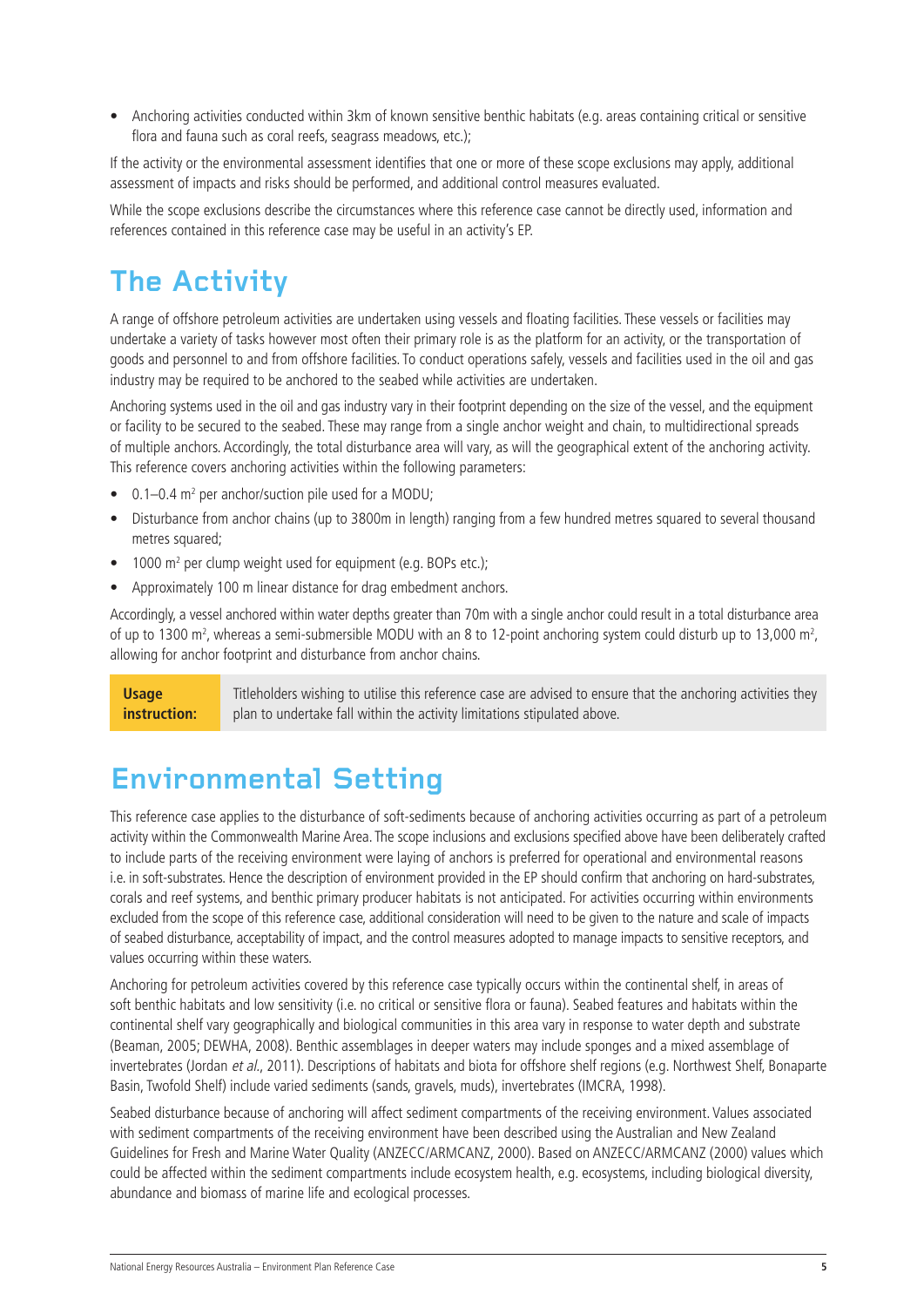Environmental receptors identified in the reference case which may be exposed to the disturbance could include predominantly bare sand habitat; benthic habitats with infauna and/or epibenthic biota (e.g. sessile and mobile invertebrates, sponges etc.); fish (including finfish, sharks and rays), reptiles (e.g. sea snakes, turtles), and marine mammals (e.g. cetaceans and pinnipeds), including those species protected under the EPBC Act.

**Usage instruction:**  Titleholders wishing to utilise this reference case are advised to ensure that the description of environment in the environment plan for the activity has appropriately described the benthic habitat in the specific area that may be exposed to benthic disturbance from anchoring.

### **Evaluation of Environmental Impacts and Risks**

The following evaluations have been completed based on the limitations set. If a titleholders activity exceeds these limitation or the environment is different to that described further discussion of impacts and risks will be required in the environment plan.

#### **Impact: Seabed Disturbance**

A typical anchor spread may utilise between eight to twelve anchors. The anchor radius depends on the operating depth but is typically between 1.5 and 2.5 times the water depth of the operation (Vryhof Anchors BV, 2010). For example, in 1,524 m of water, the anchors can extend 3,811 m beyond the well site (Evans et al., 2011).

The actual area of seabed affected by anchoring operations would depend upon water depth, currents, size of the vessels and anchors, and length of anchor chain. The amount of seabed affected by anchored structures may increase with water depth given the use of larger anchors and longer anchor chains. For example, anchor scars were detected in a radial pattern up to 3 km from a well located on the Gulf of Mexico continental slope (USDOI-BOEM, 2012).

Anchor impact can be exacerbated by movement of the vessel on the anchor line, such as through 'swinging' on the anchor under the influence of wind, tides and currents or dragging of the anchor and cable.

Seabed disturbance from vessel and facility anchoring will impact on receptors through smothering and alteration of benthic habitat and localised and temporary increases in suspended sediments near the seabed. Physical impacts to seabed properties, benthic populations and communities may include (Offshore Energy SEA, 2011; Evans et al., 2011):

- Smothering and scouring:
- Mortality and burial of benthic fauna;
- Increased sedimentation; and
- Scarring, e.g. formation of mounds and trenches.

The impact of seabed disturbance from anchoring depends upon the frequency, magnitude and location of activity, type of sediments, and the sensitivity of benthic communities (UK Marine SAC, 2001). Direct physical smothering of benthic habitats will occur under the anchors; and alteration (e.g. scraping etc.) can occur in areas subjected to anchor drag or chain scour.

Anchoring for petroleum activities covered by this reference case typically occur within areas of low sensitivity (i.e. no critical or sensitive flora or fauna); habitats are predominately soft sediment with possible infauna and sparse epibenthic flora and fauna. In areas of soft sediment with no sensitive benthic communities, any impact from anchoring is likely to be minimal and typically temporary (UK Marine SAC, 2001).

Following recovery of the anchors, impacts from the disturbance are expected to be localised and short-term, with the underlying conditions present to support re colonisation and recovery after the activity has been completed (Ingole et al. 2013 and Bluhm 2001). As such the anchor disturbance to the seabed is determined to be minor and temporary.

Infill of scars can however produce alteration of sediment type within the feature which is longer-term than the topographic expression of the scar, since the infill is usually of finer sediment (DECC, 2011).

During anchoring activities, there is also potential for soft sediments to be suspended into the water column, which has the potential to affect benthic communities through a decrease in water quality or light penetration near the seabed. Given the hydrodynamics in open ocean areas, the area of decreased water quality is expected to be localised and temporary, as sediments would settle out of the water column relatively quickly.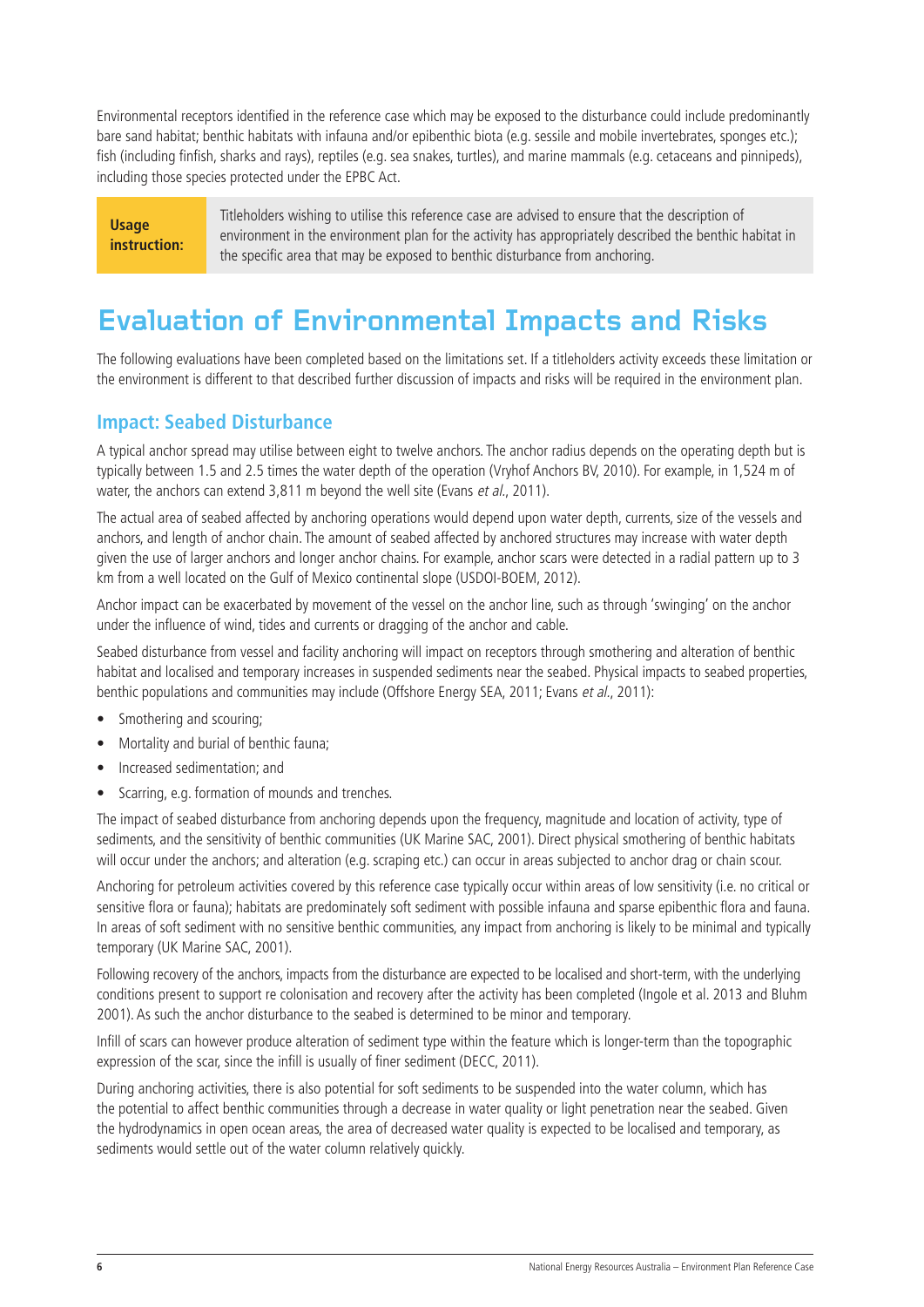Monitoring of impacts from sediment plumes from large-scale capital dredging programs have shown no significant changes to benthic habitats above natural variation (Chevron Australia, 2013). The nature and scale of anchoring activities is significantly less than that of dredging programs meaning that impacts from a temporary increase in suspended sediments are expected to be insignificant because they are so localised.

#### **Risk: Introduction of marine pests**

Marine growth is unlikely to survive on anchoring equipment for petroleum activities as anchoring operations within the scope of this reference case will occur within areas of deep water, soft-substrate, and low sensitivity habitats. Therefore, the risk of an introduced marine pest successfully being introduced and establishing is low.

Vessel and facility anchoring may potentially affect receptors (e.g. benthic habitats) through the introduction of marine pests. Biofouling is the colonisation of immersed surfaces by marine organisms. Introduced marine pests are marine plants or animals that are not native to Australia but have been introduced by human activities such as shipping; these plants or animals can affect Australian marine industries and the environment (e.g. by competing with native flora and fauna) (NSPMMPI, 2017).

Successful introduction of a marine pest requires the following:

- 1. Colonisation and establishment of the marine pest on a vector (e.g. anchor chain) in a donor region (e.g. home port).
- 2. Survival of the settled marine species on the vector during the voyage from the donor to the recipient region (e.g. project area).
- 3. Colonisation (e.g. dislodgement or reproduction) of the marine species in the recipient region, followed by successful establishment of a viable new local population.

Most introduced marine pests have been found in tidal and subtidal zones, with very few (e.g. New Zealand Screwshell) successfully colonising in the deeper waters over the continental shelf (Bax et al., 2003). It has been found that highly disturbed environments (such as marinas) are more susceptible to colonisation than open-water environments, where the number of dilutions and the degree of dispersal are high (Paulay et al., 2002). Further, marine pests have typically been exchanged between one coastal area to another (e.g. between ports); and are not likely to survive in deep water ecosystems (Geiling, 2014).

Lack of nutrients in open ocean oligotrophic water is a key factor as to why marine pests may not survive as well in offshore waters, as this would significantly slow growth and maturation rates. In addition, newly released gametes or larvae require a period of development before they can settle and metamorphose. In the open ocean larvae are most likely to be swept away prior to being physically able to settle. In addition, anchoring arrays are typically recovered to the deck or topside when not in use meaning that any marine growth will potentially dry out between deployments (NSPMMPI, 2009), therefore reducing the risk of spreading biota.

The inherent features of anchoring activities as part of offshore petroleum activities result in this risk being considered low. As such, no further assessment or specific controls to manage risks from introducing invasive marine species are proposed in this reference case.

#### **Risk: Physical Interaction (Marine Fauna)**

Vessel and facility anchoring may affect receptors (e.g. marine megafauna) through the following:

- • Entanglement; and
- Displacement.

Results from studies into the risk of entanglement of mooring systems on marine megafauna indicate that taut configurations have the lowest relative risk; but note that the absolute risk of entanglement of marine megafauna is low regardless of mooring configuration (Harnois et al., 2015).

Due to the relatively small footprint of infrastructure within the water column (e.g. anchor lines), anchoring activities from vessels and facilities are unlikely to significantly affect the movement (including migration) of marine megafauna. Any deviation that may occur would be localised and temporary in nature.

Given the low level of risk, no further assessment or specific controls to manage physical interaction between marine fauna and anchoring equipment, are proposed in this reference case.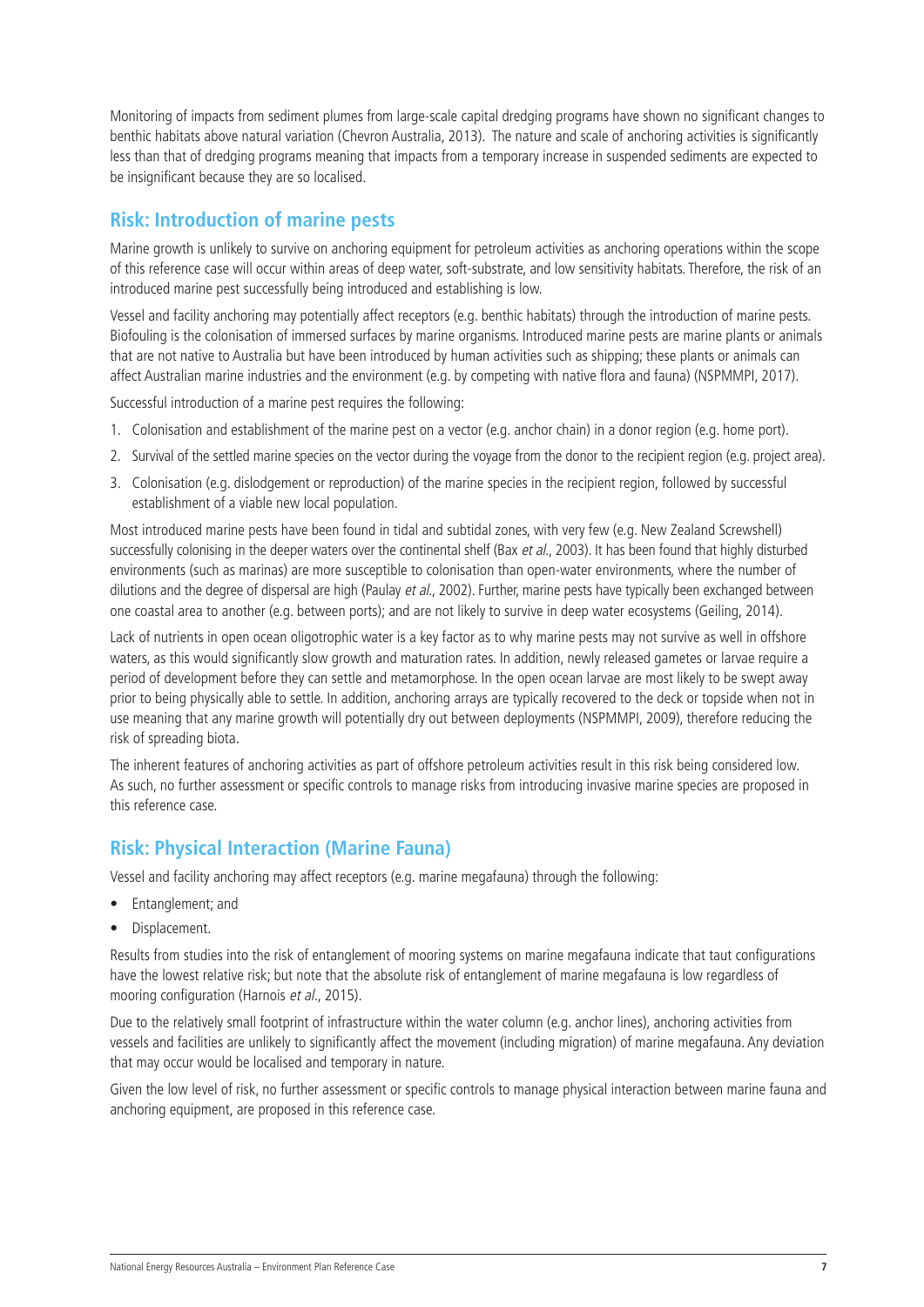#### **Control measures**

The control measures required to minimise seabed disturbance from anchoring will depend on the type of activity and anchoring configurations. Control measures for vessels and floating facilities are listed in the tables to follow.

| <b>ANCHORING CONTROLS</b>       |                                                                        |
|---------------------------------|------------------------------------------------------------------------|
| Single point anchoring          | No specified controls for the scope identified in this reference case. |
| <b>Multiple point anchoring</b> | Anchoring procedure.                                                   |

#### **Evaluation of impacts from seabed disturbance from anchoring to ALARP**

Potential additional controls to manage sea bed disturbance from anchoring include:

- Site specific anchoring analysis for all anchoring;
- Use of dynamic positioning (DP) vessels over anchoring;
- • Use of jack-up rigs; and
- Post anchoring monitoring to establish level of disturbance.

Site specific anchoring analysis using geotechnical or geophysical surveys are considered unreasonable for anchoring in areas of low sensitivity because seabed impacts are low and there is negligible environmental benefit to be gained from close examination of the benthos prior to anchor placement.

The use of DP vessels potentially eliminates the need to use anchors. There are additional impacts and risks introduced by using DP vessels such as increased atmospheric emissions and sound-related impacts. DP vessels are also costlier. Given the increased costs and the additional environmental impacts the use of DP vessels is not considered reasonable.

The use of jack-up drilling rigs potentially reduces the area of seabed disturbance because anchoring is not required. However, jack-ups are not always appropriate for some activities and locations from a drilling safety perspective. Jack-up rigs are generally limited to water depths shallower than 100m, and as such are considered impracticable to use in a clear majority of the environment covered by this reference case.

Visual monitoring during and post anchoring is considered unreasonable as such surveys introduce additional vessels and use of ROVs, which would impose additional costs and additional safety risks. There is no additional environmental benefit from this expense given the already high degree of certainty in the prediction of impacts.

#### **Evaluation of impacts and risks from anchoring to acceptable levels**

The acceptable level of impact to ecosystem health, primary industry, recreation and aesthetic values from anchoring has been defined as a temporary disturbance (<2 years) to the seabed that does not exceed a total combined area of 13,000 m<sup>2</sup>. The impacts and risks considered in this reference case are of an acceptable level because:

- Anchoring is an activity commonly undertaken in the marine environment by multiple industries.
- Seabed disturbance of  $<$ 13,000 m<sup>2</sup> total area is small in the context of offshore, deep water environments, and can be predicted with confidence.
- Localised disturbance to benthic habitats in deep water is recoverable in the short to medium term.
- The introduction of invasive marine species and physical interaction with marine fauna from anchoring operations are considered inherently low risks.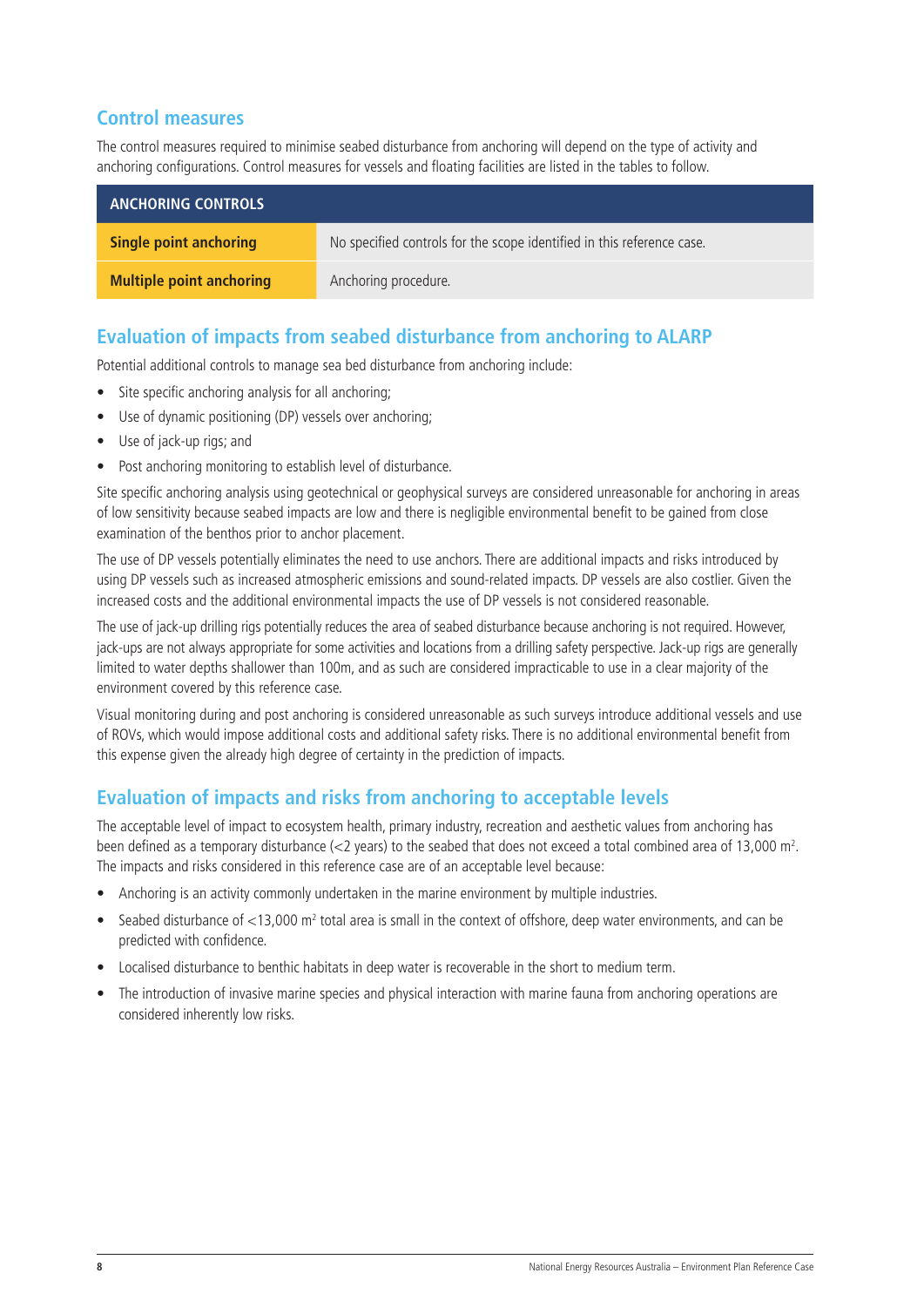## **Environmental Performance Outcomes, Standards and Measurement Criteria**

The following table includes the:

- environmental performance outcomes which reflect acceptable levels;
- • environmental performance standards for each of the control measures adopted; and
- measurement criteria are appropriate for within the limits of this reference case.

| <b>Activity</b>                 | <b>Aspect</b>                | <b>Environmental</b><br><b>Performance</b><br><b>Outcome</b>                  | <b>Control</b>         | <b>Control</b><br><b>Source</b> | <b>Control</b><br>type | <b>Environmental</b><br><b>Performance</b><br><b>Standard</b>                                                            | <b>Measurement</b><br><b>Criteria</b>                                                                  |
|---------------------------------|------------------------------|-------------------------------------------------------------------------------|------------------------|---------------------------------|------------------------|--------------------------------------------------------------------------------------------------------------------------|--------------------------------------------------------------------------------------------------------|
| <b>Multi-point</b><br>anchoring | <b>Seabed</b><br>disturbance | <b>Seabed</b><br>disturbance<br>from anchoring<br>is less than<br>13,000 $m2$ | Anchoring<br>procedure | Good<br>industry<br>practice    | Procedure              | Mooring analysis<br>will be undertaken<br>before anchoring,<br>as required API<br>RP <sub>2SK</sub>                      | Mooring analysis<br>report shows<br>mooring analysis<br>was completed<br>before anchoring<br>commenced |
|                                 |                              |                                                                               |                        |                                 |                        | Records indicate<br>mooring/ anchoring<br>undertaken as<br>per the mooring<br>analysis                                   | Evidence confirms<br>anchoring is as<br>per the mooring<br>analysis                                    |
|                                 |                              |                                                                               |                        |                                 |                        | Anchor slipping /<br>tension monitoring<br>will be undertaken<br>during anchoring,<br>as required by<br>ISO 19901-7:2013 | Records confirm<br>anchor slipping<br>/ tension was<br>monitored during<br>anchoring                   |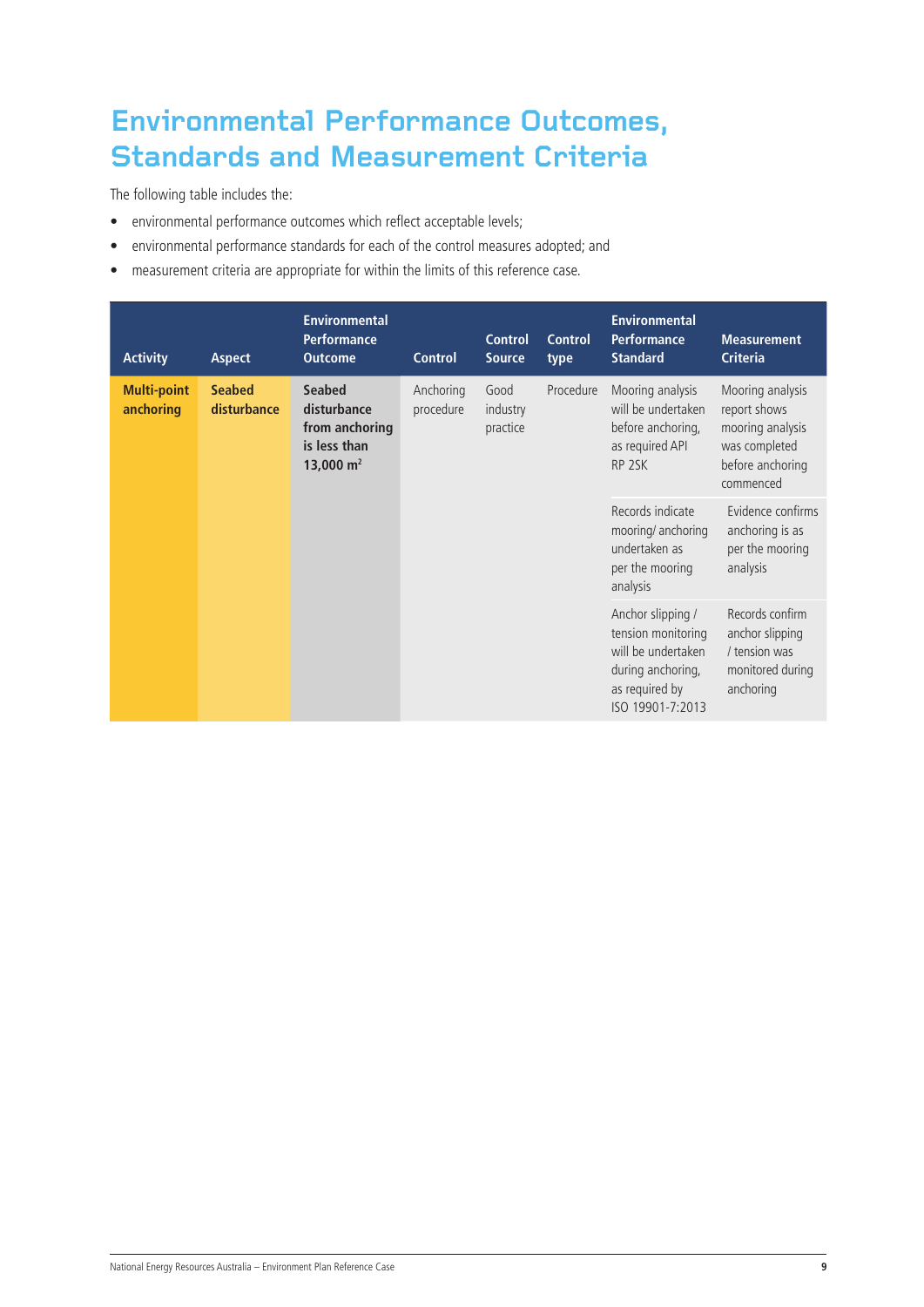# References and Additional Guidance **Material**

This Appendix provides further information to support the EIA content in the reference case, as well as assistance to title holders on how they may achieve compliance with requirements. The information in this Appendix should be used as a guide only.

### **References**

ANZECC/ARMCANZ. 2000. Australian Water Quality Guidelines for Fresh and Marine Waters, National Water Quality Management Strategy. Australian and New Zealand Environment and Conservation Council and Agriculture and Resource Management Council of Australia and New Zealand Available at: http:// agriculture.gov.au/water/quality/nwqms

Bax, N, Williamson, A., Agueor, M., Gonzalez, E. and Geeves, W. Marine invasive alien species: a threat to global diversity. Marine Policy 247(4): 313-323.

Beaman, R. 2005. A GIS Study of Australia's Marine Benthic Habitats. PhD Thesis, University of Tasmania. Available at: https://eprints.utas.edu.au/419/

Chevron Australia. 2013. Gorgon Gas Development and Jansz Feed Gas Pipeline: Post-Development Coastal and Marine State and Environmental Impact Survey Report, Year 2: 2012-2013. Available at: https://www.chevronaustralia.com/docs/default-source/default-document-library/gorgon-emp-postdevelopment-coastal-and-marine-state-and-environmental-impact-survey.pdf?sfvrsn=4

Geiling, N. 2014. Artic Shipping: Good for Invasive Species, Bad for the Rest of Nature. Smithsonian Magazine. Available at: https://www.smithsonianmag.com/ science-nature/global-warmings-unexpected-consequence-invasive-species-180951573/?no-ist

Harris, P., Heap, A., Passlow, V., Sbaffi, L., Fellows, M., Porter-Smith, R., Buchanan, C. and Daniell, J. 2003. Geomorphic Features of the Continental Margin of Australia. Geoscience Australia. Available at: https://www.environment.gov.au/system/files/resources/dc614f8f-b053-4388-bfbb-944c9dfded32/files/nmbgeomorphic-report.pdf

Harnois, V., Smith, H., Benhamins, S. and Johanning, L. 2015. Assessment of entanglement risk to marine megafauna due to offshore renewable energy mooring systems. University of Exeter. Available at: https://ore.exeter.ac.uk/repository/bitstream/handle/10871/17663/Entanglement%20of%20marine%20 animal%20in%20marine%20renewable%20energy%20mooring%20system\_v4.pdf?sequence=1&isAllowed=y

IMCRA. 1998. Interim Marine and Coastal Regionalisation for Australia:An ecosystem-based classification of marine and coastal environments. Version 3.3. IMCRA Technical Working Group. Available at: http://www.environment.gov.au/system/files/resources/dd0867cf-d8be-40f0-b9e5-7cfa65d6e6b5/files/imcra3-3.pdf

Ingole, B. S. Goltekar, R., Gonsalves, S and Ansari, Z. A. (2005) Recovery of Deep-sea Meiofauna after Artificial Disturbance in the Central Indian Basin. Marine Georesources & Geotechnology Vol. 23(4).

Jordan, A., Davies, P., Ingleton, T., Foulsham, E., Neilson, J. and Pritchard, T. 2011. Seabed habitat mapping of the continental shelf of NSW. Department of Environment, Climate Change and Water NSW. Available at: http://www.environment.nsw.gov.au/resources/research/NSWContinentalShelfSeabedMapping.pdf

Paulay, G., Kirkendale, L., Lambert, G. and Meyer, C. 2002. Anthropogenic biotic interchange in a coral reef ecosystem: A case study from Guam. Pacific Science 56(4): 403–422.

NSPMMPI. 2009. National Biofouling Management Guidance for the Petroleum Production and Exploration Industry. National System for the Prevention and Management of Marine Pest Incursions. Commonwealth of Australia. Available at: http://www.marinepests.gov.au/marine\_pests/publications/Documents/ Biofouling\_guidance\_petroleum.pdf

NSPMMPI. 2017. The marine pest threat. National System for the Prevention and Management of Marine Pest Incursions. Commonwealth of Australia Available at: http://www.marinepests.gov.au/Pages/default.aspx

UK Marine SAC. 2001. Anchoring and mooring. UK Marine Special Areas of Conservation Project. Available at: http://www.ukmarinesac.org.uk/activities/ports/ ph3\_2\_5.htm

API Recommended Practice 2SK: Design and Analysis of Stationkeeping Systems for Floating Structures (API RP, 2005

ISO 19901-7:2013: Stationkeeping systems for floating offshore structures and mobile offshore units (ISO 19901-7, 2013